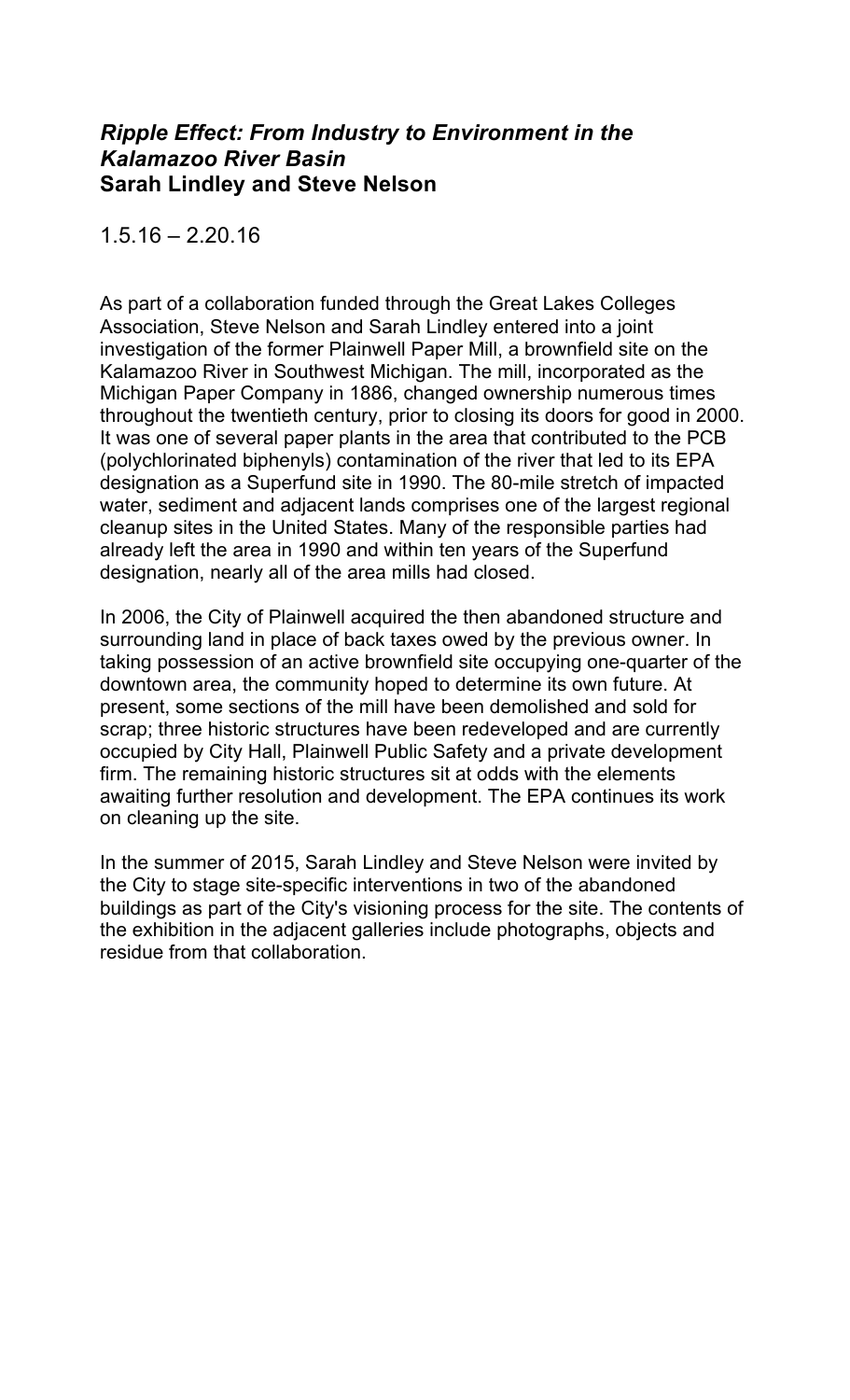# **Sarah Lindley**

"Exposure Pathway"— the route, path or course a pollutant takes from a source of contamination to people, animals or environments

My work is generated in response to the pull of place, a desire to understand the landscape of my surroundings and what is concealed beneath the surface. Throughout the creation of referential and imagined landscapes, I perform the roles of researcher, geographer, architect, project supervisor and laborer. The process of investigating and interpreting the push-play power dynamics between industry, surrounding communities and environments raises many questions for me and reveals the interconnectivity of each point within the waterway system itself. The delicate structures in my work are not entirely fixed in time and do not dwell on only one environmental trauma. In tending them, I consider the acts of violence and intervention on the land they represent.

The large white construction, Exposure Pathways, started as a site-specific sculptural intervention in the former Plainwell Paper Mill. The 20' x 35' form was fabricated entirely from one ream of abandoned Plainwell Paper product found in the mill and ultimately references the layout of the Kalamazoo Watershed. I worked with assistants in an assembly-line style process over the course of three months, folding and gluing paper into modular tubes that were then tabbed and glued together in larger threedimensional sections that comprise the overall form. Designed for a space in the mill it was originally lit solely by the limited sunlight that entered the building and moved across the form throughout the day. Similar to the architecture in which it was housed, the construction was also at odds with the elements. It responded to each downpour and humid day, shifting and transitioning over the course of the exhibition.

For the Kendall exhibition, Exposure Pathways takes on new references and identities. I have juxtaposed it with Superfund Areas 1-5, which focuses on the stretch of the river in Kalamazoo and Allegan Counties that has already been or is currently under remediation by the EPA, and Exit Allegan 1976, a sculpture of the last train out of the City of Allegan before the line was closed. The clay structures shift scale and were developed using clay bodies that have been saturated with stains and oxides. Referencing topographical maps, aerial and historical photographs, I followed the natural evolution of terrain. Linear elements were stretched, rolled, manipulated and layered for the river. The final loose and open construct exists in a brittle vitrified state that emulates force and fragility and reflects my questions about power and passivity.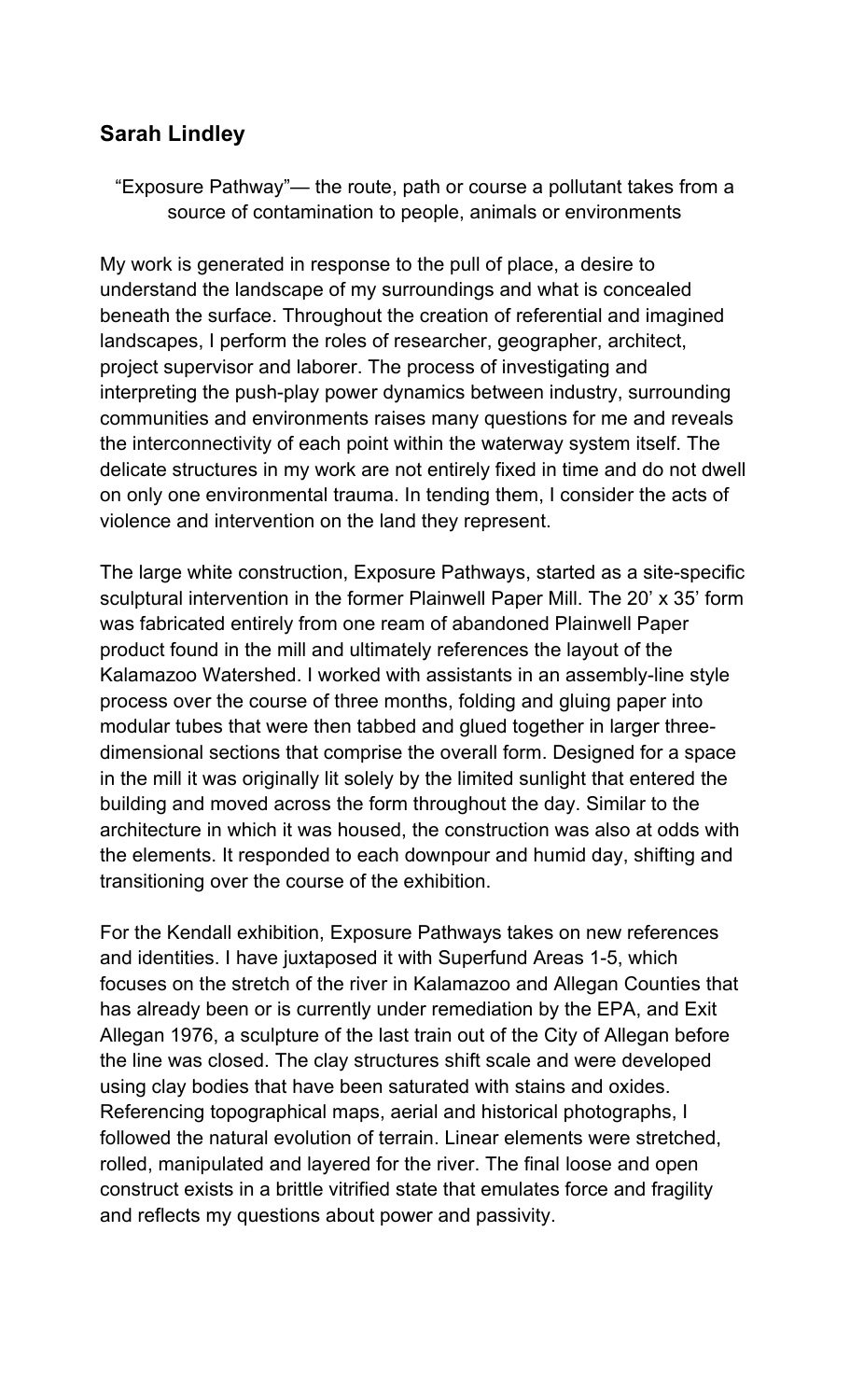# **Steve Nelson**

#### *After Operations*

I peer into worlds long abandoned. I am curious why I would want to even be here; the air hangs heavy with moisture and the residual scent of chemicals that have saturated the floor I stand on. I pass from one chamber to another, wandering without a sense of direction. The labyrinth of these corridors of production gives me an uneasy feeling about my own destiny. But why do I also have a feeling of belonging? What draws me back to this place? I emerge into daylight, surrounded by alien forms that stare toward the distant horizon. What are you seeking?

I photograph to probe relationship of memory and loss. I question the illusion of purpose and function of the post-industrial environment in abandoned spaces I photograph. Void of recent human activities, they are postured in the past, between the familiar and unknown.

A time capsule: the Plainwell Paper Mill that is left in a state of decline due to natural forces and salvage operations. These photographs were taken in the former Plainwell Paper Mill over the course of a year. The images present the industrial architecture, interiors and surroundings from intimate perspectives. Salvage operations, disuse, and the accumulated impact of natural forces have resulted in the site's current state of abandonment and disorder.

The *Interloper* series reveals intimate perspectives through the intersections of abrupt operational abandonment and the intrusive forces of nature. Probing the recesses of the facilities interior, 15 years after operations ceased, these forgotten spaces evoke in me a quiet sense of entropy, where function and purpose are lost, leaving ambitions of industry in decline.

The *Angels and Guardians* roof top vents and stacks pose as vestiges to their past functions of mediating interior mill spaces with the heavens. Their weathered armored forms are ennobling and at the same time sinister, as they overlook the surrounding watershed that has been impacted by the mill's production. They are uneasy sentinels of the industry, and although their function is no longer needed they remain blindly committed to their purpose.

Through these photographs I seek to reveal questions of power, and the value of industry and production in furthering the human condition. What was the value of the production process of this industry with regard to balance of commerce and the resulting environmental impact? What will